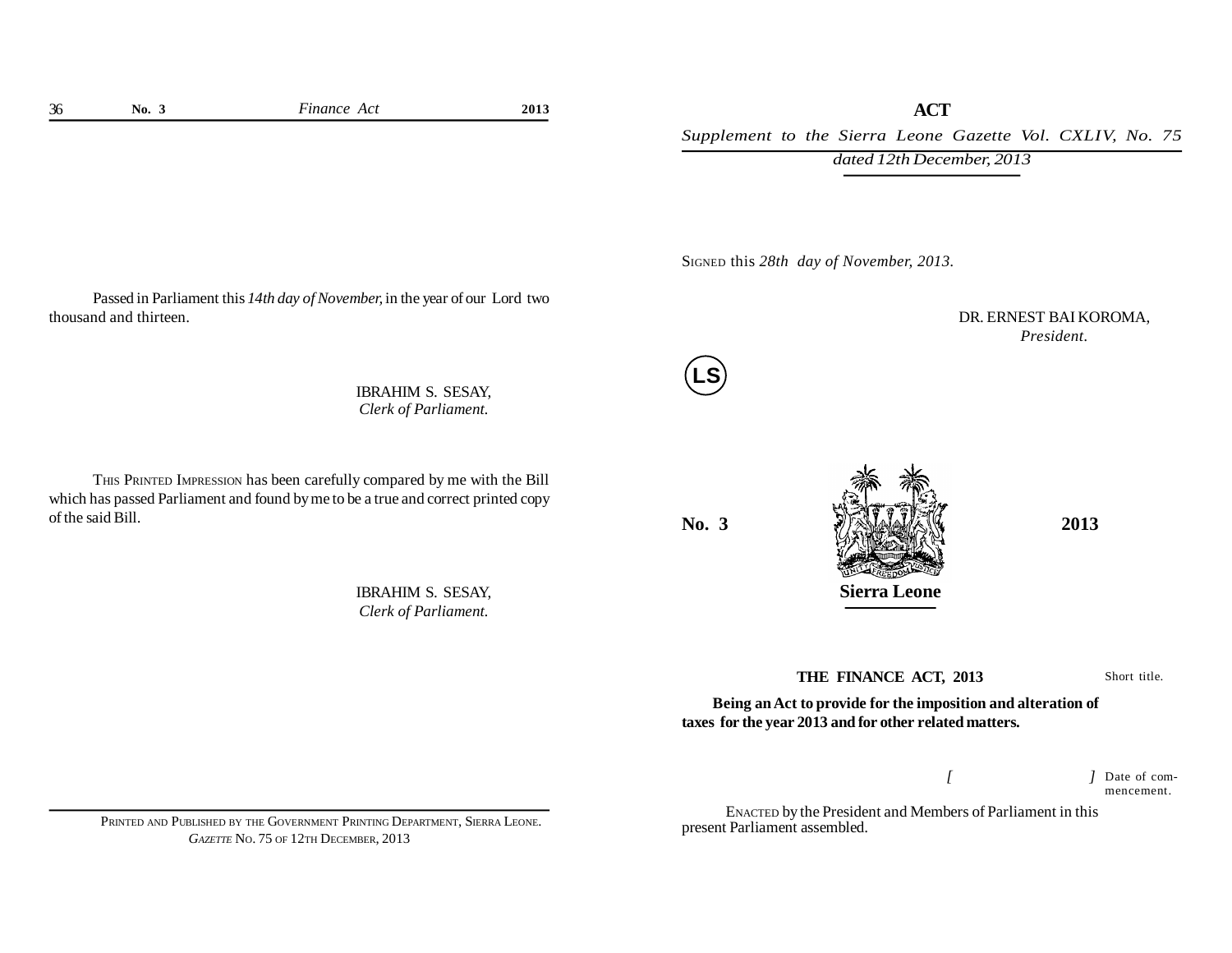## **The Pay-Roll Tax Act, 1972**

Amendment of section 7 of Act No.16 of 1972.

replacement of section 7 by the following new section-7. (1) The pay-roll tax shall be paid and borne by the employer and the employer shall not be entitled to " Tax clearance

**1.** The Pay-Roll Tax Act, 1972 is amended by the repeal and

pass on the tax to any employee. certificate

> (2) Subject to subsection (1), the Commissioner-General shall issue to the employer, a tax clearance certificate in respect of each non- citizen employee, confirming that all taxes payable by or on behalf of that non-citizen employee have been paid.

> (3) A permit shall not be granted under section 34D to a person for whom an application is made under 34C of the General Law (Business Start –Up)(Amendment) Act, 2007 unless a tax clearance certificate relating to the non-citizen has been obtained from the National Revenue Authority."

## **The Income Tax Act 2000**

**2.** Section 2 of the Income Tax Act, 2000 is amended as follows– Amendment of section 2 of Act No.8 of 2000.

- (a) by the repeal and replacement of the definition of "branch" wherever it occurs by the following new definition-
- "permanent establishment of a non-resident person in Sierra Leone " means a place in Sierra Leone where the person carries on business or that is at the disposal of the person for that purpose and includes–

(a) a place in Sierra Leone where–

- (i) a person has, is using or is installing substantial equipment or machinery;
- (ii) a person is engaged in a construction, assembly or installation project for 90 days or more, including a place where the person is conducting supervisory activities in relation to such a project;
- (iii) an agent performs any function on behalf of a business of the person including, in the case of an insurance business, the collection of premiums or the insurance of risks situated in Sierra Leone , but excluding a case involving a general agent of independent status acting in the ordinary course of business as such;
- (b) the provision of services in Sierra Leone , but only if activities of that nature continue (for the same or a connected project ) for a period of 183 days or more in any 12 months period.

(b) by the repeal and replacement of the definition of "natural resource payment" by the following new definition-

"natural resource payment" means–

- (a) a rent, toll, royalty or other like payment payable under a lease or agreement which relates wholly or in part to the mining and working of minerals or a living or non-living resource of the land or sea; or
- (b) a payment calculated in whole or in part by reference to the quantity or value of minerals or living or non-living resource taken from the land or sea.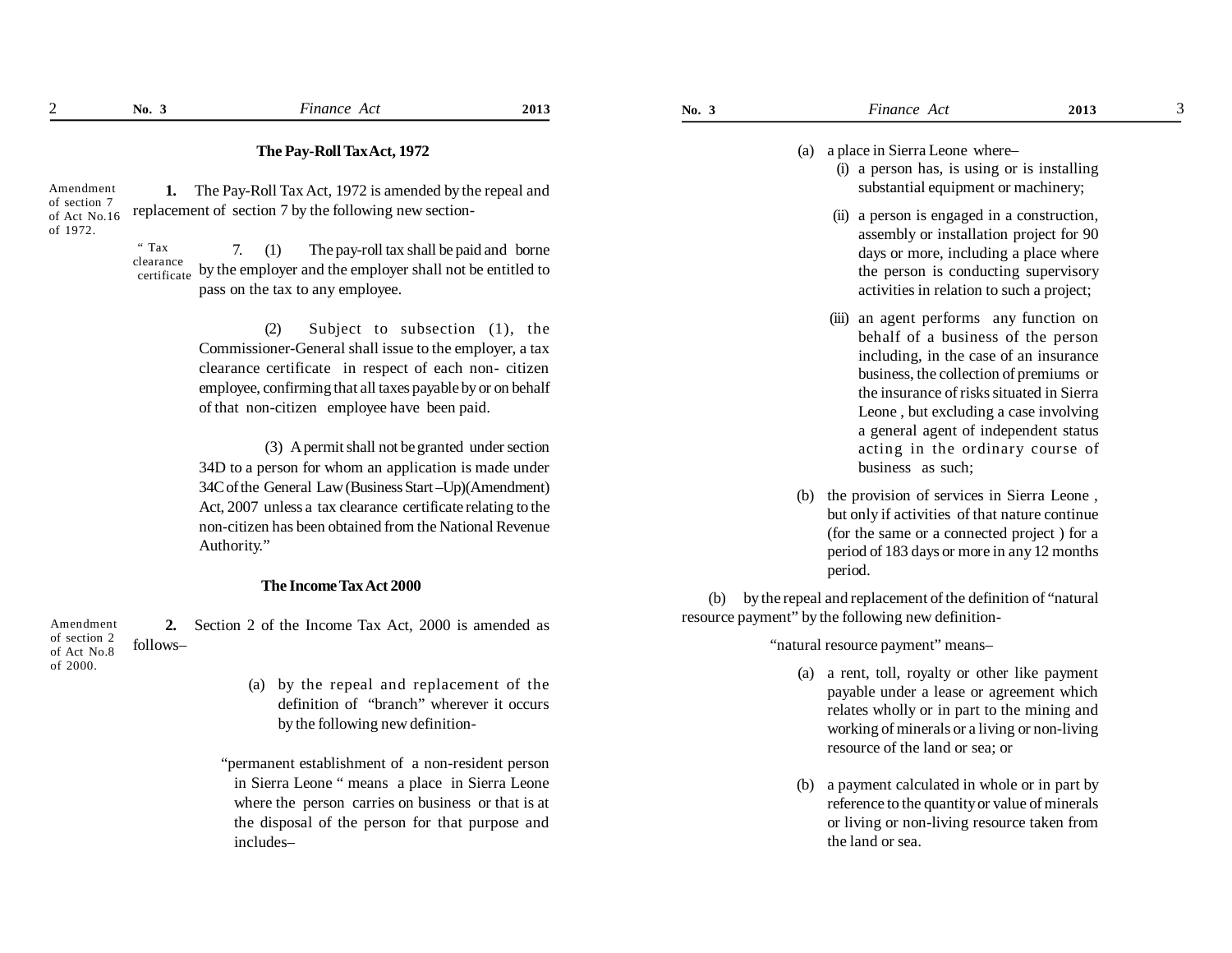| 110. | unance<br>$\sim$<br>. | 201: | No. | inance<br>A<br>. | 201<br>. |  |
|------|-----------------------|------|-----|------------------|----------|--|
|      |                       |      |     |                  |          |  |

 **3.** Section 4 of the Income Tax Act, 2000 is amended by the repeal and replacement of subsections (2) and (3) respectively, by the following new subsections– Amendment of section 4 of Act No. 8 of 2000.

- "(2) Where the turnover of a business not being a company specified under Part III of the First Schedule excluding income from property is less than Le 350,000,000 but not less than Le10,000,000 the income tax payable shall at the option of such a business, be a percentage of the turnover as specified in part V of the First Schedule and –
	- (a) no deduction shall be allowed under this Act for expenses incurred to derive business income;
	- (b) no claims for withholding tax shall be allowed;
	- (c) the tax shall be a final tax on the business of the taxpayer but if a business does not opt to pay taxes under this subsection it shall be subject to a tax under section 69.
- (3) Subject to section 150, a taxpayer under Small Medium Enterprise (SME) regime who fails to file an income tax return on the due date commits an offence and shall be liable upon conviction to a fine the greater of Le 1,000,000.00 or 10% of the Tax due for the period to which the tax returns relate or to imprisonment for a term not exceeding one year or to both such fine and imprisonment."

**4.** Section 12 of the Income Tax Act, 2000 is amended by the repeal and replacement of subsection (2) by the following new subsection- Amendment of section 12 of Act No. 8 of 2000.

"(2) For the purposes of this Act, a permanent establishment of a non-resident person in Sierra Leone shall be treated as a resident person separate from but associated with its non-resident owner"

5. Section 13 of the Income Tax Act, 2000 is amended by Amendment repealing subsections (2) and (3). of section 13 of Act No. 8 of 2000.

**6.** Section 16 of the Income Tax Act, 2000 is amended by the Amendment repeal and replacement of paragraph (b) by the following new of section 16 paragraph– of Act No. 8 of 2000.

- " (b) all other assessable income from any source in Sierra Leone whether or not the income is received in Sierra Leone;"
- **7.** Section 21 of the Income Tax Act,2000 is hereby repealed. Repeal of section 21 of Act No. 8 of

2000

**8.** Section 30A of the Income Tax Act, 2000 is hereby repealed. Repeal of section 30A of Act No.8 of 2000.

**9.** Section 31 of the Income Tax Act, 2000 is amended by Amendment repealing paragraph (m). of section 31 of Act No.8 of 2000.

**10.** Section 35 of the Income Tax Act, 2000 is repealed and Repeal and replaced by the following new section– replacement of section 35

of No. 8 of

"Financial  $35$  (1) In ascertaining a person's chargeable  $2000$ . income for a year of assessment, the amount of financial cost deducted shall not exceed the amount referred to in subsection (3). cost.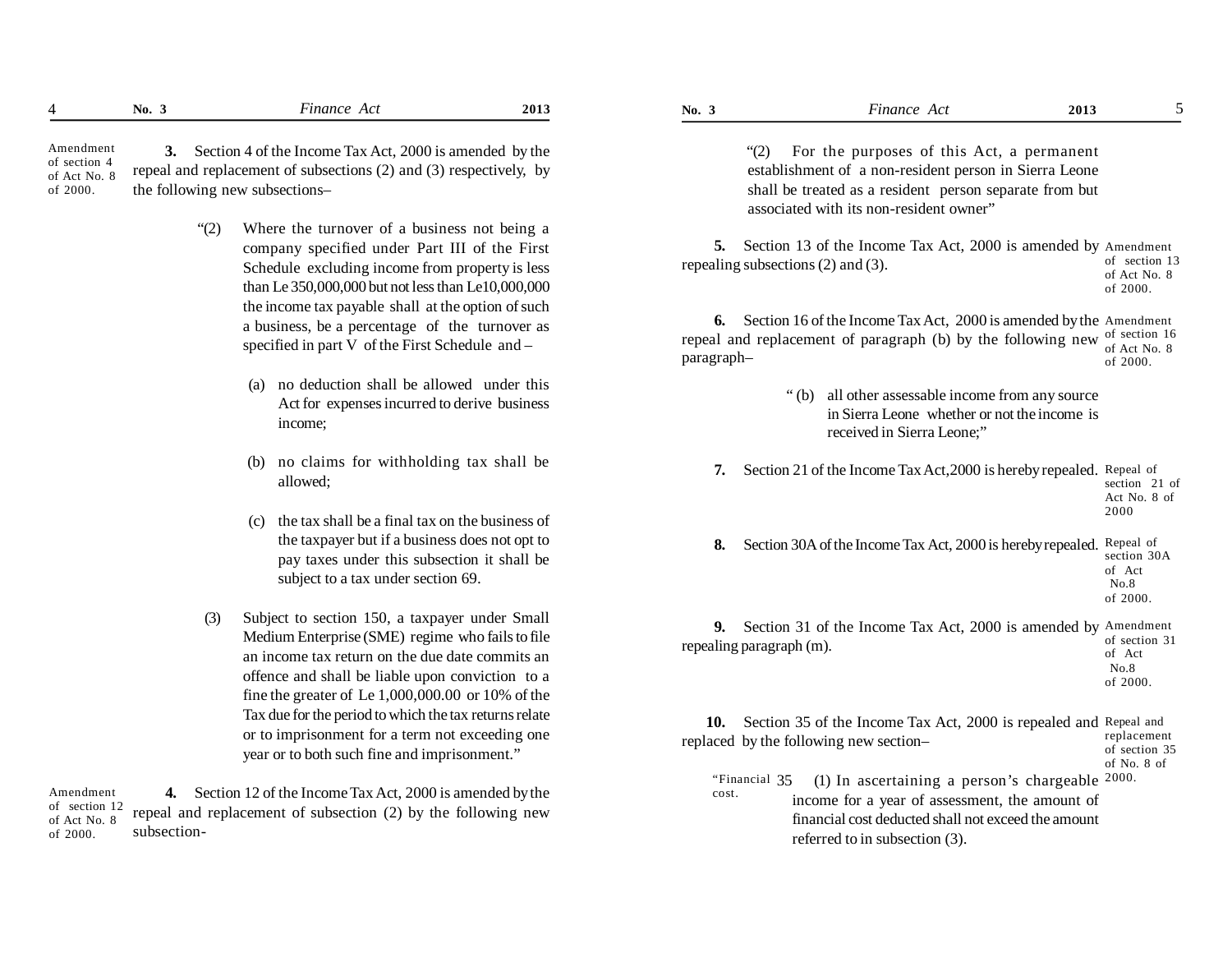lease.

7

(2) The amount of financial cost referred to in subsection  $(1)$  is the sum of –

- (a) financial gains derived by the person, that are to be included in ascertaining the person's chargeable income for the year of assessment plus;
- (b) fifty percent of the person's chargeable income calculated without including financial gains derived or deducting financial costs incurred by the person.

(3) Financial cost for which a deduction is denied as a result of subsection (1) may be carried forward and treated as incurred during the next year of assessment except where there is a change in control as specified in section 88.

(4) The Commissioner-General may by Statutory Instrument prescribe the circumstances under which financial costs may be set against financial gain.

(5) For the purpose of this section–

- (a) "financial cost" means standard interest and any other amount payable under a financial instrument;
- (b) "financial gain" means standard interest and any other amount receivable under a financial instrument; and

(c) "financial instrument" has the same meaning prescribed by Statutory Instruments made under the Act and in the absence of such Statutory Instrument, takes its meaning from generally accepted accounting principles and includes foreign currency positions."

**11.** The Income Tax Act, 2000 is amended by the insertion of the following new section immediately after section 56–

56 A(1) Payments made by a person under a finance "Installment sales and

```
lease or in acquiring an asset under an
                       installment sale shall be treated as
                       interest and a repayment of capital
                       under a loan made by the lessor or seller
                      to the lessee or buyer, as the case may
                      be .
finance
```
- (2) The interest and repayment of capital under subsection (1) shall be calculated as if the loan were a blended loan with interest compounded six monthly.
- (3) Where an asset is leased under a finance lease, the lessor shall be treated as transferring ownership of the assets to the lessee.
- (4) Where the lessee under a finance lease returns the assets to the lessor before ownership passes to the lessee other than by reason of this subsection, the lessee shall be treated as transferring ownership of the asset back to the lessor.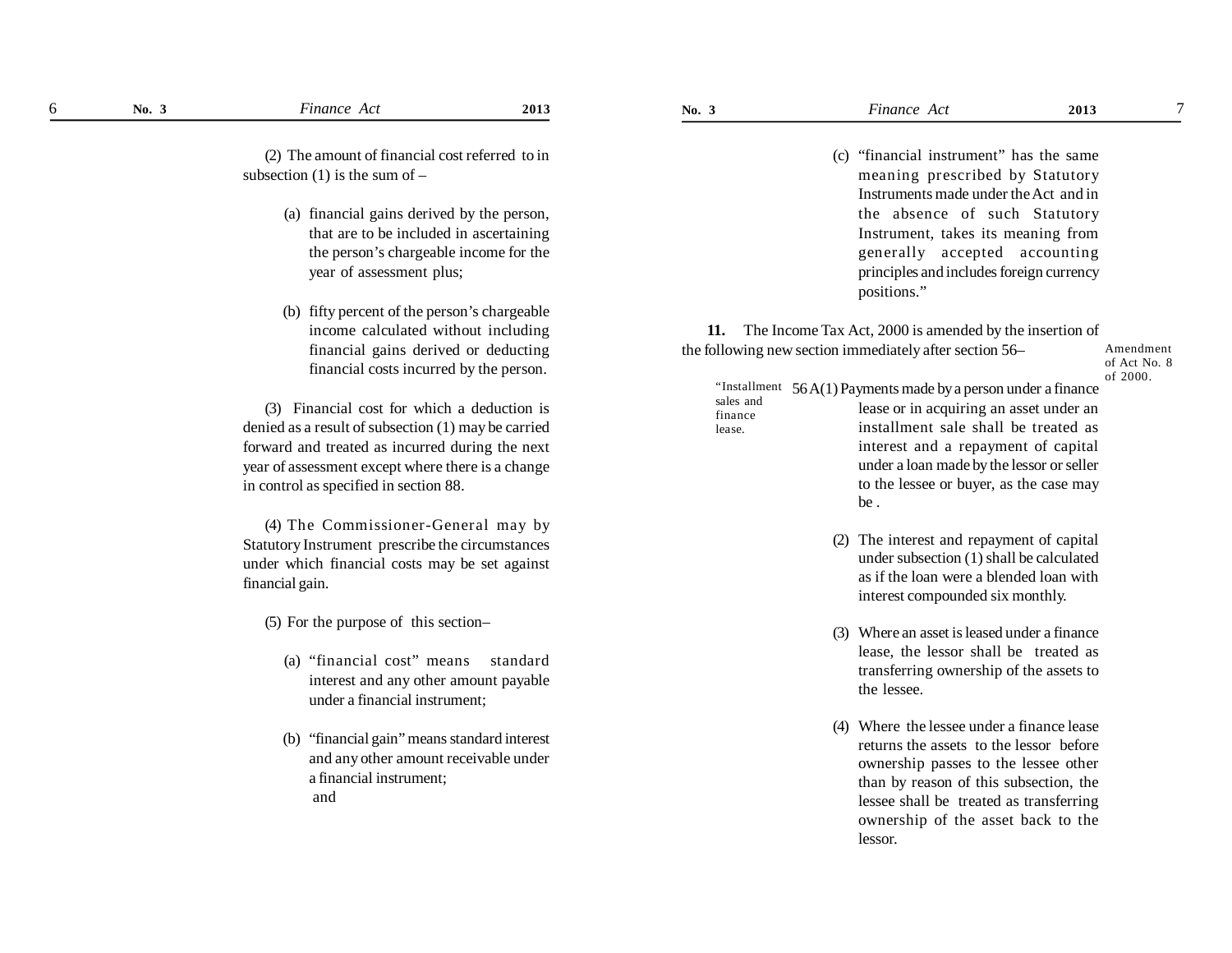9

(5) Where a person transfers an asset under an installment sale or under a finance lease under subsection (3) or (4)–

- (a) the person shall be treated as receiving an amount in respect of the transfer equal to the market value of the asset immediately before the transfer; and
- (b) the person who acquires the asset shall be treated as paying an equal amount in acquiring the asset.

(6) The Commissioner-General may by Statutory Instrument prescribe that other forms of financing that involve interest substitutes shall be treated in a manner consistent with this section.

- (7) For the purpose of this section–
	- (a) "blended loan" means a loan–
		- (i) under which payments by the borrower represent in part a payment of interest and in part a repayment of capital;
		- (ii) where the interest part is calculated on capital outstanding at the time of each payment; and
	- (iii) where the rate of interest is uniform over the term of the loan;
- (b) "finance lease" means a lease where–
- (i) the lease agreement provides for the transfer of ownership following the end of the lease term or the lessee has an option to acquire the asset after expiry of the lease term for a fixed or presupposed price;
- (ii) the lease term exceeds 75% of the useful life of the asset;
- (iii) the estimated market value of the asset after expiry of the lease term is less than 20% of its market value at the start of the lease;
- (iv) in the case of a lease that commences before the last 25% of the useful life of the asset, the present value of the minimum lease payment equals or exceeds 90% of the market value of the asset at the start of the lease term; or
- (v) the asset is custom-made for the lessee and after expiry of the lease term the asset will not be of practical use to any person other than the lessee;
- (c) "installment sale" excludes a sale that provides for commercial periodic interest payable on sales proceeds outstanding ;and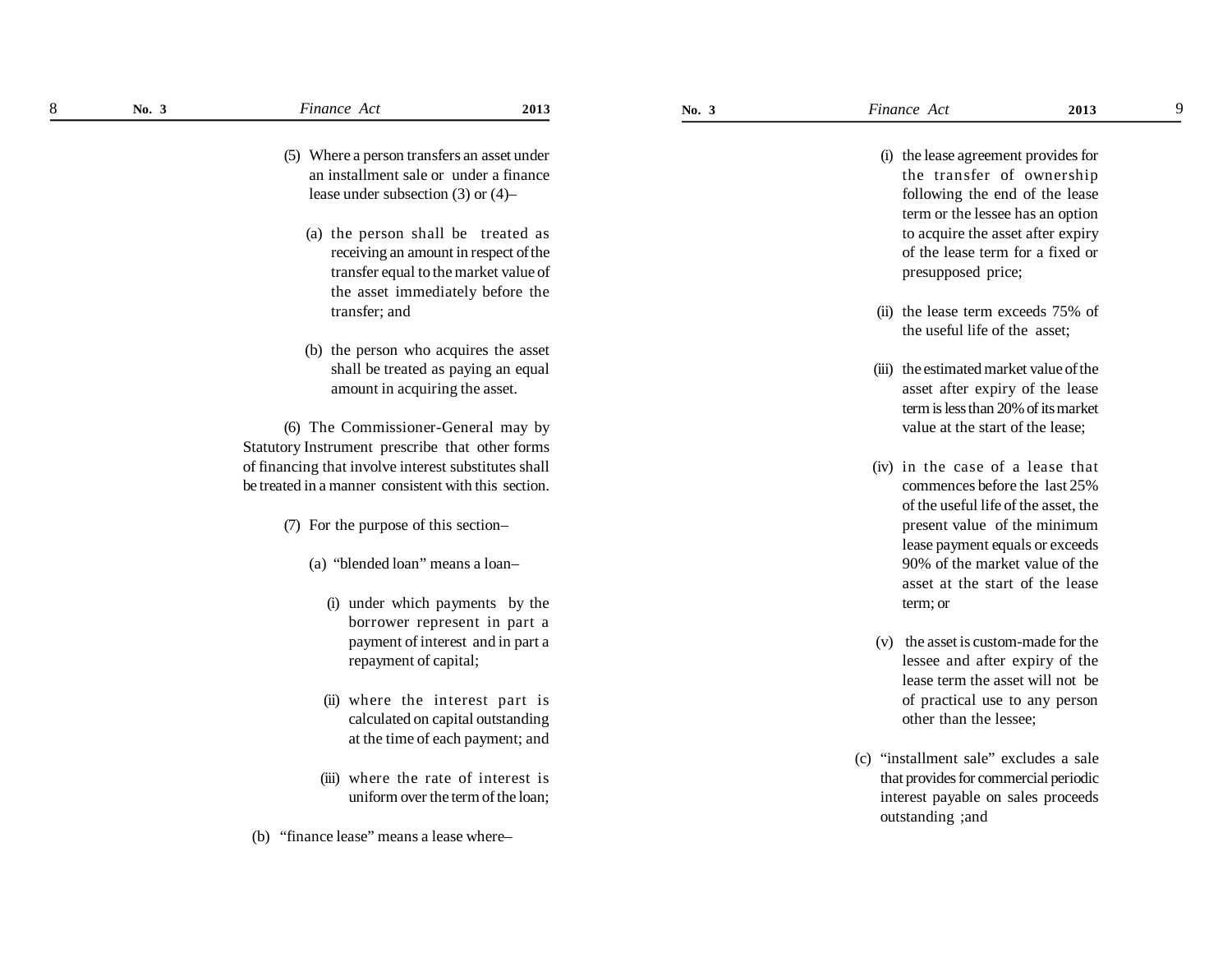No. 8 of 2000.

(d) 'lease term" includes an additional period for which the lessee has an option to renew a lease."

**12.** Sections 57 to 61 of the Income Tax Act, 2000 are repealed and replaced by the following new sections- Repeal and replacement of section 57 to 61 of Act

## **"CAPITAL GAINS TAX REGIME**

"Imposition of capital gains tax.

- 57 (1). Capital gains tax shall be payable by a chargeable person at the rate of 30% of the capital gain accruing to or derived by that chargeable person from the disposal of a chargeable asset owned by a chargeable person.
	- (2) For the purpose of sections 57 to 61–
	- (i) "capital gain" means the excess of the consideration received or receivable by a chargeable person (whether in cash, kind or by any other means) from the realization or disposal of a chargeable asset over the cost base at the time of the realization or disposal;
		- (ii) "capital gains tax" means the tax arising from a capital gain;
	- (iii) "chargeable asset" includes land and sea, property attached and integrated equipment, fixtures, improvements including leases, anything growing on the land and all interest in the property including sea which may be right to future ownership, right to occupy as tenant, life estate, the right to explore, develop, extract or produce oil, and

other minerals, the right to shares, stocks and other investment opportunities in an entity, business or company, intellectual property rights, reversion of property , if it is not used for its current purpose, an easement across another person's property and any other privileges relating to the property, business and business asset including goodwill wherever situated;

- (iv) "chargeable disposal" means the sale, realization or change of hands of a chargeable asset other than those specifically exempt from capital gain; and
- (v) "chargeable person" means a person, individual, corporation and related organizations including permanent establishment, associates, affiliates and joint ventures which have made chargeable disposal of a chargeable asset during a year of assessment.
- 58 (1) Subject to subsection (2), a person who owns Disposal or a chargeable asset shall be treated as realizing realization of or disposing of the asset where chargeable asset.
	- (a) the person parts with ownership of the asset including when the asset is–
		- (i) sold, exchanged, surrendered, or distributed by the owner of the asset, or
		- (ii) redeemed, destroyed or lost;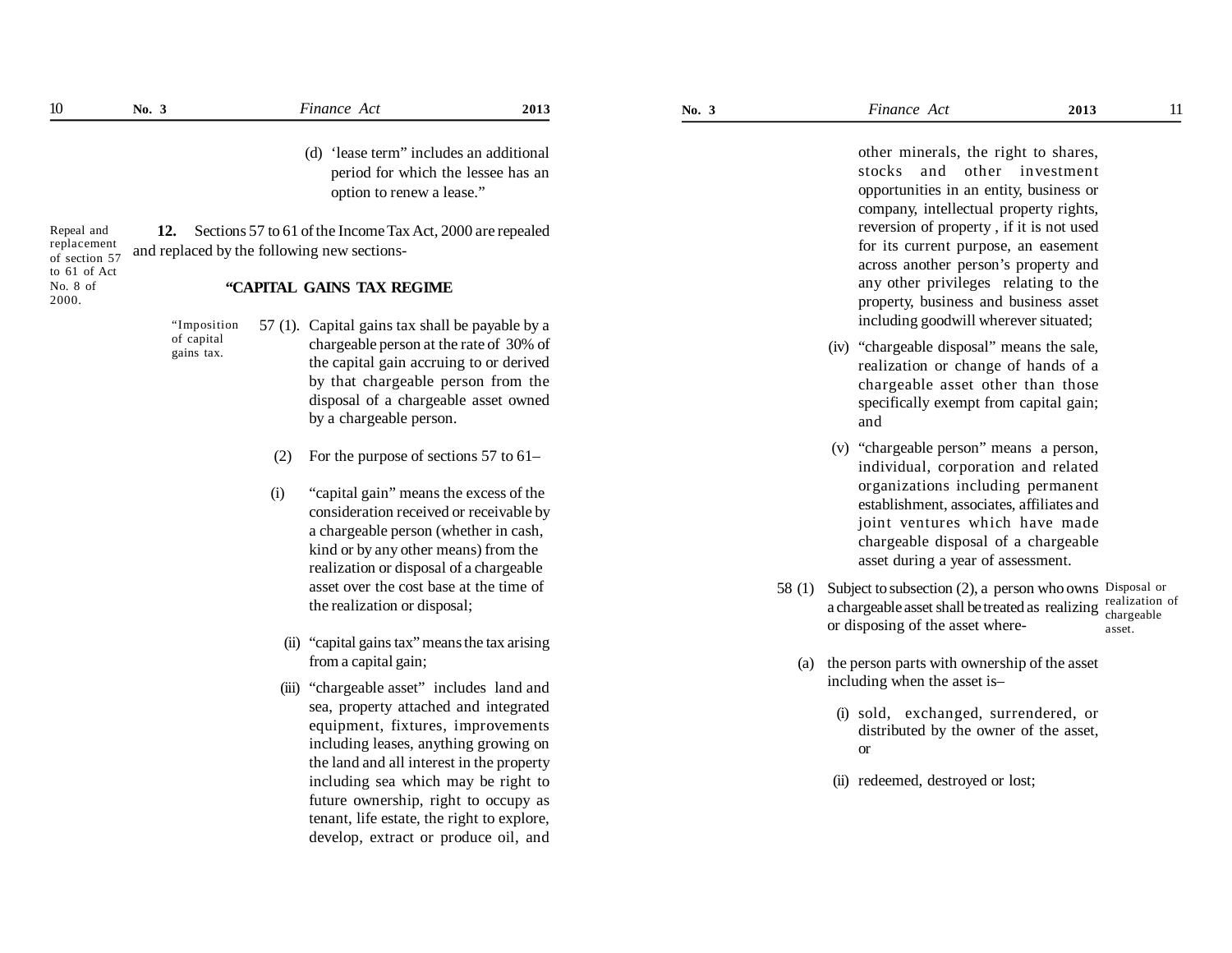- (b) the person begins to use the asset in such a way that it ceases to be a chargeable asset; or
- (c) the person is a resident who becomes nonresident but only with respect to chargeable asset.

(2) Where an asset is disposed of by way of gift, the disposer shall be treated as having received consideration equal to the market value of the asset at the time of the disposal.

- The cost base of a chargeable asset owned by a chargeable person at a particular time shall be the sum of the cost- "Cost base of  $59(1)$ a chargeable asset.
	- (a) including incidental costs and the cost of construction or production incurred by the person in acquiring ownership of the asset;
	- (b) incurred by that person on alteration and improvement of the asset between the date of its acquisition and the date of its realization, and
	- (c) incurred by that person in realizing the asset.

For the purposes of subsection  $(1)$ , where, as a result of a person acquiring ownership of a chargeable asset, that person is treated under the rules of chargeable income as deriving an amount of income as contained in this Act, that person shall be treated as having incurred in acquiring ownership of the asset an additional cost equal to the amount of the income.

(3) A person who acquires ownership of a chargeable asset in a non-arm's length transaction shall be treated as having incurred in acquiring that ownership, a cost equal to the market value of the asset at the date of acquisition approved by the Commissioner-General.

(4) Where a person who owns an asset, which is not a chargeable asset, begins to use the asset in such a way that it becomes a chargeable asset, that person shall be treated as having incurred in acquiring ownership of the asset a cost equal to the market value of the asset at the date that person begins to so use the asset.

(5) Where a non resident person who owns one or more assets, which are not chargeable assets, becomes a resident and, as a result the asset becomes chargeable assets, that person shall be treated as having incurred in acquiring ownership of each asset, a cost equal to the market value of the asset at the time of becoming resident.

(6) Where a capital gain is exempt as a result of paragraph (b), (c), or (d) of subsection (1) of section 61, the person acquiring ownership of the asset shall be treated as having incurred in acquiring that ownership, a cost equal to the cost base of the asset of the former owner at the time of realization.

(7) Where a capital gain, or part thereof, is exempt as a result of paragraph (e) or (f) of subsection (1) of section 61, the person acquiring ownership of the replacement asset shall be treated as having incurred in acquiring that ownership a cost equal to the cost base of the asset realized at the time of the realization.

(8) Where a part of a chargeable asset owned by a person is realized, the cost base of the asset shall be apportioned between the part of the asset retained and the part realized in accordance with their respective market values at the time of realization but the costs incurred in realizing shall not be so apportioned.

60. (1) The consideration received or receivable by a person "Consideration from the realization of a chargeable asset owned by that chargeable received in person shall be equal to the sum of all amounts and consideration in chargeable kind received or receivable by that person or an associate or a disposal. permanent establishment in respect of the realization. respect of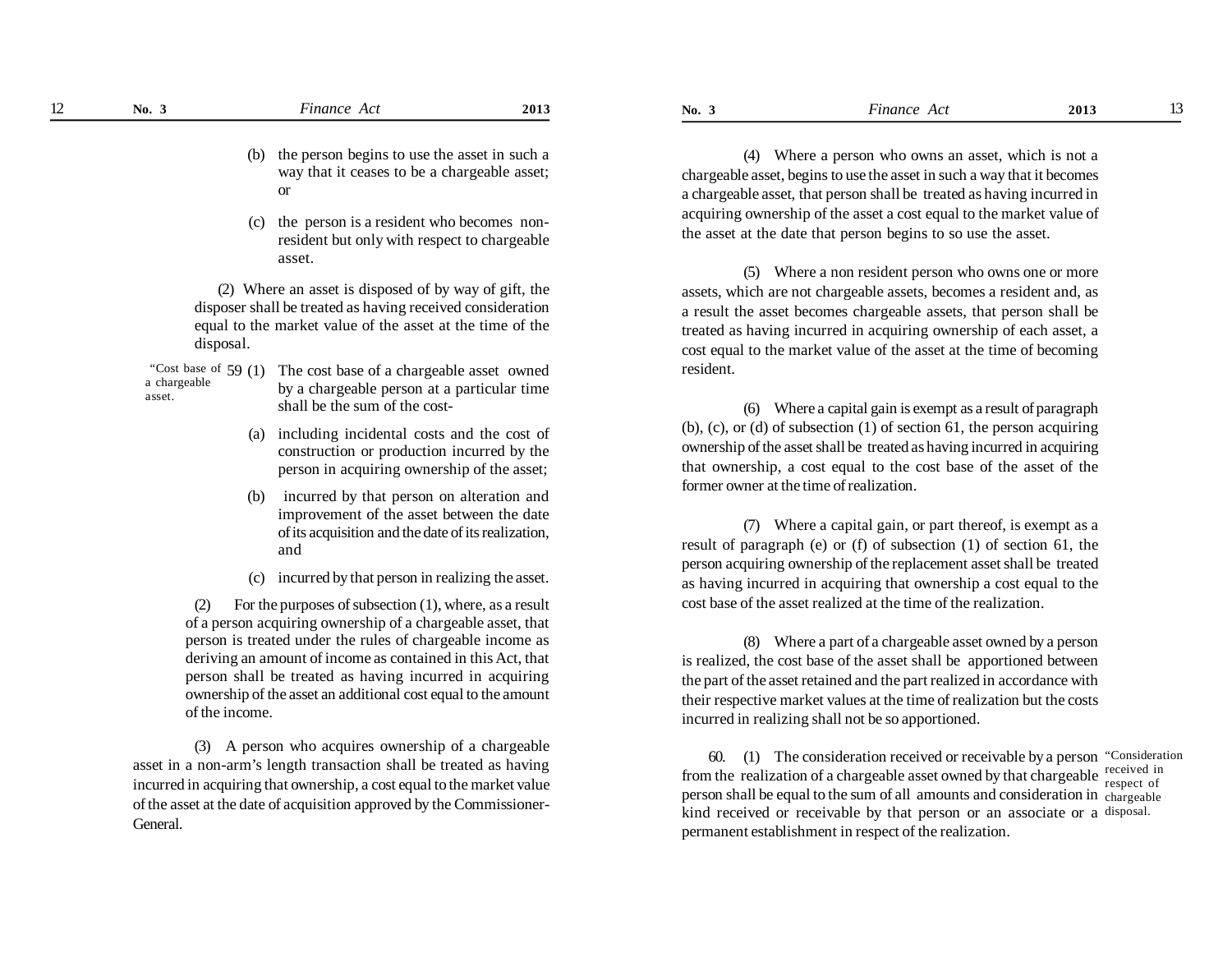- 
- (e) capital gain where the amount received on realization is, within one year of realization, used to acquire a chargeable asset of the same nature (referred to as "replacement asset"); and
- (f) where part only of the amount received or realized is used in the manner referred to in paragraph (e), any part of the capital gain represented by the amount used to acquire the replacement asset is less than the cost base of the asset realized at the time of realization"

**13.** The Income Tax Act, 2000 is amended by the insertion of Amendment the following new section immediately after section 61– of Act. No 8 of 2000.

- 61A (1) Subject to subsection  $(3)$ , a person who accrues or derives a capital gain from the realisation of a chargeable asset, shall within thirty days after the realization, submit to the Commissioner-General a return in writing together with payment of the capital gains tax containing the following information– "Filing of returns and payment of capital gains tax.
	- (a) the description and location of the chargeable asset;
	- (b) the cost base of the asset immediately prior to the realization and how that cost base is calculated with supporting evidence approved by the Commissioner-General;
	- (c) the consideration received by that person from the realization with supporting documentation approved by the Commissioner-General;

(2) Where a person who owns a chargeable asset realizes it by way of transfer to an associate or permanent establishment in a non-arm's length transaction, that person shall be treated as having received consideration of an amount equal to the market value of the asset at the time of the realization.

(3) Where a resident person became a non-resident and as a result, is treated as realizing a chargeable asset in accordance with paragraph (c) of subsection (1) of section 58, that person shall be treated as receiving as consideration from the realization the market value of the asset at that time.

(4) Where a chargeable asset and one or more other assets are realized in a single transaction and the consideration received for each asset is not specified, the total consideration received from the realization shall be apportioned among the assets in proportion to their market values at the time of the transaction.

**61.** (1) The following capital gain shall be exempt from the realization of a chargeable asset– "Exemption from capital gain

- (a) capital gain of a person that is up to and under the minimum chargeable income of Le1, 800,000 per annum or per transaction;
- (b) capital gain accruing to or derived by a company out of a merger, amalgamation or re-organization of the company where there is continuity of underlying ownership in the asset of at least one quarter.
- (c) capital gain resulting from a transfer of ownership of the asset by a person to that person's spouse, children, parent, brother or sister;
- (d) capital gain resulting from a transfer of ownership of the asset between former spouses as part of a divorce settlement or a genuine separation agreement;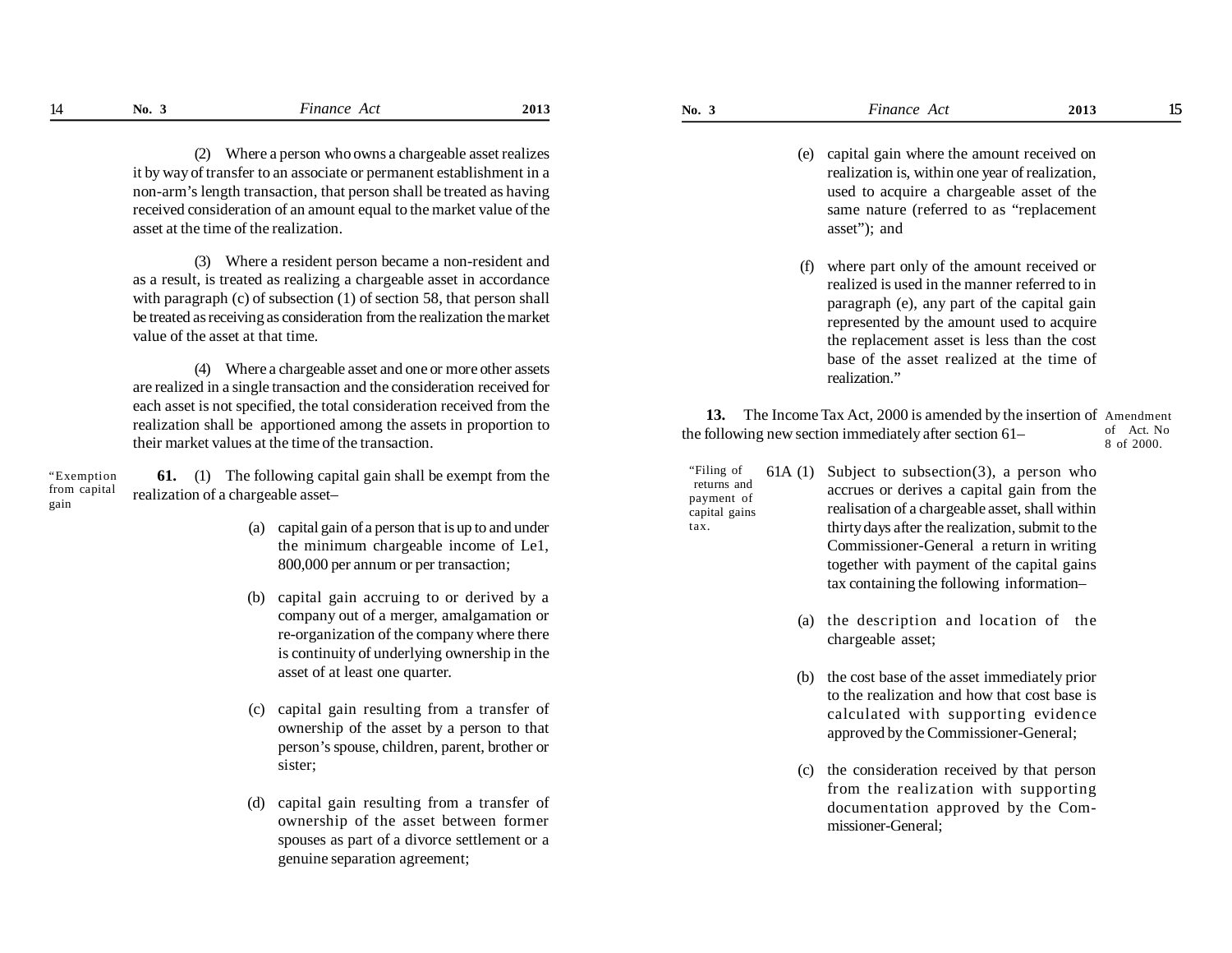(d) the amount of any capital gain and tax payable with respect to that capital gain and the related tax;

- (e) the full name and address of the new owner of the asset; and
- (f) any other information as required by the Commissioner-General in order to ascertain the accuracy and completeness of the transaction.

(2) A person who brings into or received in Sierra Leone a capital gain shall within thirty days, submit to the Commissioner-General a return in writing containing the following information–

- (a) the amount of the capital gain brought into or received in Sierra Leone and tax payable with respect to that amount; and
- (b) any other information as required by the Commissioner-General.

(3) Where a person is required to file a capital gains tax return under whatever circumstances, that person shall remit to the Commissioner- General the amount of tax calculated as payable and the payment of tax shall be due at the time of disposal."

**14.** The Income Tax Act, 2000 is amended by the insertion of the following new section immediately after section 61– Amendment of Act No. 8 of 2000.

> $61B(1)$  Subject to subsection  $(3)$ , the Commissioner-General shall, based on a person's return filed under section 61A and on any other information available, make an assessment of the amount of any capital gain "Assessment collection and application of income tax procedure

of that person and the tax payable on that amount within thirty days from the date the return is filed.

(2) The Commissioner-General shall apply sections 95 and 96 in order to ascertain the actual base cost or consideration received in arriving at the chargeable gain of the person.

(3) Where section 104 applies to a person and that person files a return under section 61A, the Commissioner-General shall be deemed to have made an assessment of any capital gain of that person and the tax payable on that assessment, being those respective amounts shown in the return.

(4) The procedures for objection, enforcement and recovery of a capital gain tax including interest and penalty shall apply in accordance with this Act."

**15.** Section 69 of the Income Tax Act,2000 is amended by the Amendment insertion of the following new subsection immediately after of section 69 subsection (4)-**–** of Act No. 8 of 2000.

> **"**(5)This section shall not apply to a taxpayer whose turnover is less than three hundred and fifty million Leones and has elected to be assessed under the turnover method specified in subsection (2) of section 4."

16. Subsection (1) of section 89 of the Income Tax Act, 2000 is Amendment amended by– of section 89

#### of Act No. 8 of 2000.

(a) the repeal and replacement of paragraph (b) by the following new paragraph–

"(b)derived in respect of employment exercised or services rendered in Sierra Leone whether or not the income is received in Sierra Leone;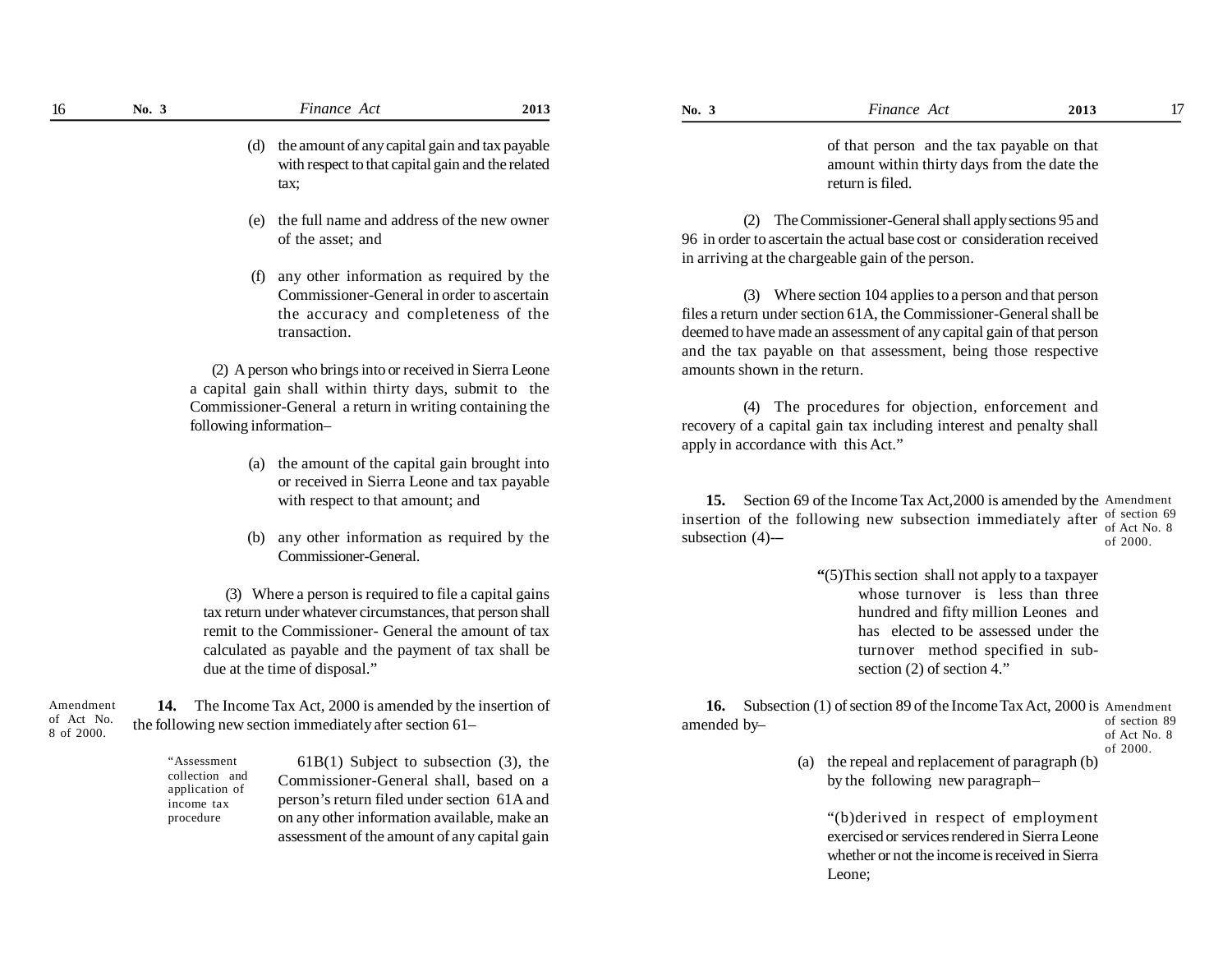| 18                                                         | No. 3                     | Finance Act                                                                                                                                        | 2013 | No. 3    | Finance Act                                                                                                                                                                                             | 2013 | 19                                         |
|------------------------------------------------------------|---------------------------|----------------------------------------------------------------------------------------------------------------------------------------------------|------|----------|---------------------------------------------------------------------------------------------------------------------------------------------------------------------------------------------------------|------|--------------------------------------------|
|                                                            |                           | the insertion of the following new paragraph<br>(b)<br>immediately after paragraph (j)-                                                            |      | (4)      | Where, in the opinion of the Commissioner-General, a<br>person has failed to comply with subsection (1), the Commissioner-<br>General may make adjustments consistent with subsection (1) and in        |      |                                            |
|                                                            |                           | "(k) a premium for a general insurance paid<br>in respect of the insurance of any risk in<br>Sierra Leone."                                        |      |          | doing so the Commissioner-General may-<br>(a) re-characterise an arrangement made<br>between associated persons, including                                                                              |      |                                            |
| Amendment<br>of section 90<br>of Act No. 8                 |                           | 17. Section 90 of the Income Tax Act, 2000 is amended by the<br>insertion of the following new paragraph immediately after paragraph               |      |          | re-characterising debt financing as<br>equity financing;                                                                                                                                                |      |                                            |
| of 2000.                                                   | (c) of subsection $(6)$ – | Foreign permanent establishment "means a<br>(6)<br>fixed place of business of a resident person                                                    |      |          | (b) re-characterise the source and type of<br>any income, loss, amount or payment;<br>and                                                                                                               |      |                                            |
|                                                            |                           | situated in a foreign country where the<br>business is conducted continuously for at<br>least 183 days, but excludes any place at                  |      |          | (c) apportion and allocate expenditure<br>based on turnover.                                                                                                                                            |      |                                            |
|                                                            |                           | which only activities of a preparatory or<br>auxiliary nature are conducted."                                                                      |      | (5)      | This section shall apply to an arrangement between a<br>permanent establishment in Sierra Leone and its non-resident owner.                                                                             |      |                                            |
| Repeal and<br>replacement<br>of section 95<br>of Act No. 8 | 18.                       | Section 95 of the Income Tax Act, 2000 is repealed and<br>replaced by the following new section-                                                   |      |          | (6) For the purpose of this section, "arrangement" means<br>a transaction including a course of conduct, dealing or understanding,<br>whether expressed or implied, whether or not enforceable by legal |      |                                            |
| of 2000.                                                   |                           | 95(1) Where an arrangement exists between<br>associated persons, the persons shall calculate<br>their income and tax payable according to the arms |      | person." | proceedings and whether unilateral or involving more than one                                                                                                                                           |      |                                            |
|                                                            |                           | length standard.                                                                                                                                   |      | 19.      | Section 97 of the Income Tax Act, 2000 is amended by-                                                                                                                                                   |      | Amendment<br>of section 97<br>of Act No. 8 |
|                                                            |                           |                                                                                                                                                    |      |          | (a) the repeal and replacement of subsection (1)                                                                                                                                                        |      | of 2000.                                   |

(2) The arms length standard requires associated persons to qualify, characterize, apportion and allocate amounts to be included or deducted in calculating income to reflect arrangements that would have been made between independent persons.

(3) The Commissioner-General may by Statutory Instrument prescribe conditions on the application of and exceptions to this section and international guidelines that must be followed in applying the arm's length standard.

- (a) re-characterise an arrangement made between associated persons, including re-characterising debt financing as equity financing ;
- (b) re-characterise the source and type of any income, loss, amount or payment; and
- (c) apportion and allocate expenditure based on turnover.

- (a) the repeal and replacement of subsection (1) by the following new subsection– of 2000.
	- (1) Subject to section 98, a taxpayer or nominated officer of a partnership or trust shall file a return of income for each year of assessment and make arrangements to pay any balance of tax thereon not later than one hundred and twenty days after the end of the year.
- (b) the repeal and replacement of subsection (3) by the following new subsection –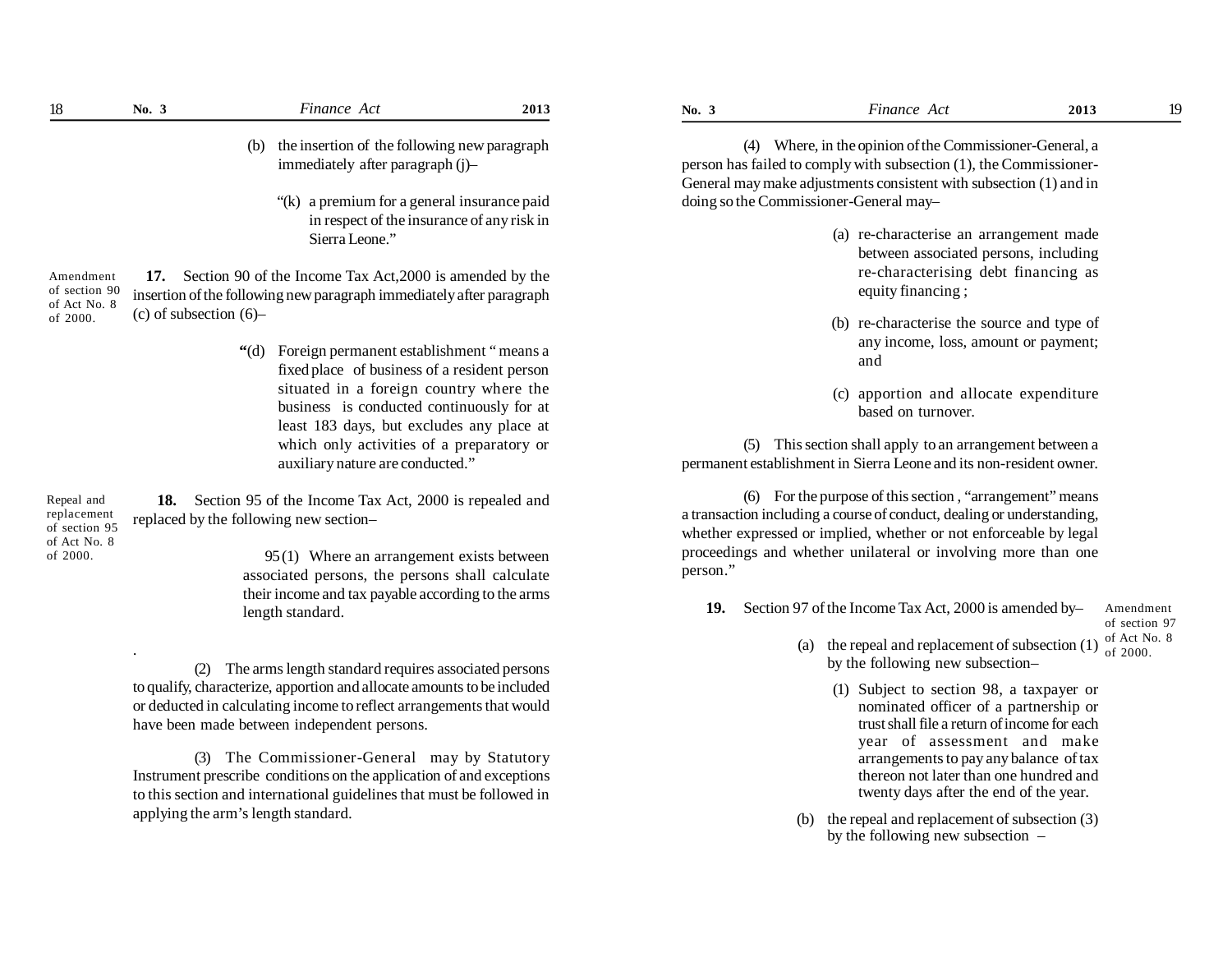- (3) The return of income tax shall be accompanied by–
- (a) in the case of a person carrying on business in Sierra Leone with annual turnover of not less than three hundred and fifty million Leones, a set of accounts certified by a firm of chartered accountants recognized by the Institute of Chartered Accountants of Sierra Leone and accepted by the Commissioner-General;
- (b) in the case of a non-governmental organization (NGO) or an exempt organiza-tion under section 9, annual accounts and withholding tax compliance returns;
- (c) in the case of a person carrying on business in Sierra Leone with annual turnover of less than three hundred and fifty million Leones but not less than two hundred million Leones, copies of the annual accounts; and
- (d) in every other case the annual accounts and supporting documents as may be prescribed by the Commissioner-General.

**20.** Section 117 of the Income Tax Act, 2000 is repealed and replaced by the following new section– Repeal and replacement of section 117 of Act No. 8 of 2000.

> 117 (1) Where a person makes a payment referred to in subsection (2), the person shall withhold tax– "Service fee and contract payments.

> > (a) in the case of a payment to a resident of Sierra Leone , at the rate prescribed in Part IV of the First Schedule;

- (b) in the case of a payment to a nonresident, at the rate prescribed in Part II of the Second Schedule.
- (2) The payments referred to in subsection  $(1)$  are
	- (a) service fees with a source in Sierra Leone irrespective of whether the recipients are resident or non-resident;
	- (b) insurance premium with a source in Sierra Leone paid to a non-resident person;
	- (c) other payments made under a contract including management fees and other remittances.

(3) The tax otherwise payable by a contractor on income from which tax has been withheld under this section shall be reduced by the tax withheld under this section.

(4) For the purpose of this section "service fee" means a payment to the extent to which, based on market values, it is reasonably attributable to services rendered by a business.

(5) Subsection (4) shall not apply to payments made by a person to a contractor during a month in which the person pays a total of Le 500,000 or less to the contractor.

(6) Subject to subsection (1) of section 130, all withholding agents shall submit monthly withholding tax returns including Pay As You Earn (PAYE )returns in the prescribed form showing details of the gross amount of payments and the related withholding taxes.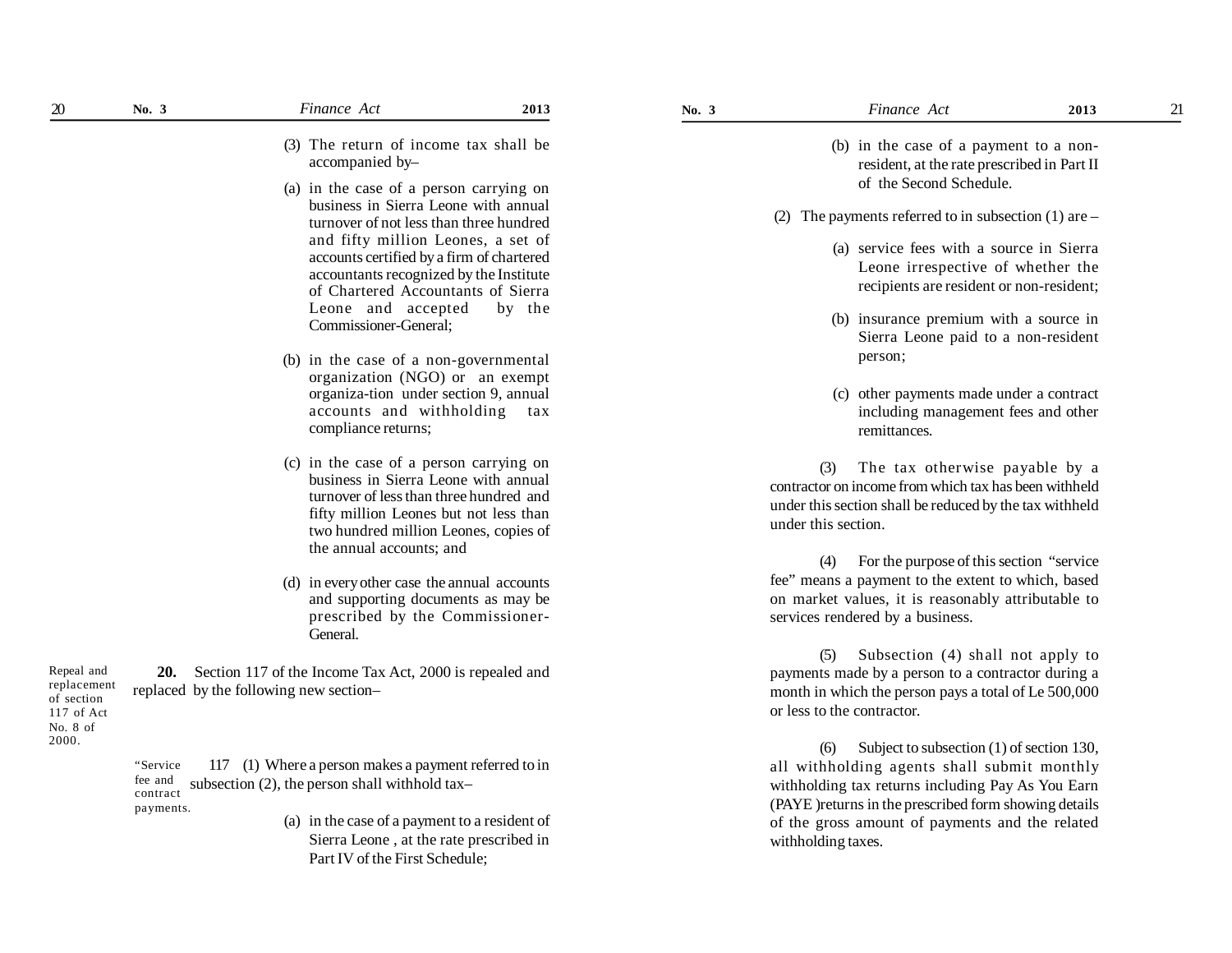(6) A person who fails to file a Pay As You Earn(PAYE) and other withholding tax returns on the due date without the written approval of the Commissioner-General or an authorized official commits an offence and shall be liable to a fine not exceeding Le 1,000,000.00 or ten percent of the tax payable or whichever is the higher or upon conviction to imprisonment for a term not exceeding one year or to both such fine and imprisonment."

| Amendment  |  | Section 120 of the Income Tax Act, 2000 is amended by- |
|------------|--|--------------------------------------------------------|
| of section |  |                                                        |
| 120 of Act |  | (a) the deletion of the words "and in the Sixth"       |
| No. $8$ of |  | Schedule" in subsection $(1)$                          |
|            |  |                                                        |

 $(3)$  –

- (b) the insertion of the following new paragraph immediately after paragraph (d) of subsection
	- "( e) where rent is paid directly to an agent of the landlord, the tenant shall withhold the tax regardless of the residence status of the landlord."

**22.** Section 122 of the Income Tax Act, 2000 is repealed and and replaced by the following new section–

> 122. (1) A person who makes any Sierra Leone source natural resource payment to a person not resident in Sierra Leone shall withhold tax at the rate specified in Part IV of the First Schedule and Part II of the Second Schedule. " Natural resource payment.

> > (2) Where the payment is made to a person resident in Sierra Leone, tax shall be withheld at the rate specified in Part IV of the First Schedule."

**23.** Section 123 of the Income Tax Act, 2000 is hereby repealed. Repeal and of section 123 of Act No.8 of 2000.

| Finance Act |  |
|-------------|--|
|             |  |

24. Section 123A of the Income Tax Act, 2000 is hereby repealed. Repeal of section 123A of Act No.8 of 2000**.**

**25.** Section 130 of the Income Tax Act,2000 is amended by the Repeal and insertion of the following new subsections immediately after  $\epsilon$  replacement subsection 2– of section 130 of Act

No. 8

of 2000

- "(3) Where a withholding agent–
	- (a) fails to file the statement required by section 128;
	- (b) fails to withhold tax as required by this Act;
	- (c) fails to pay to the Commissioner-General any tax that has been withheld; or
	- (d) has filed the statement required by section 128 and the Commissioner-General is of the opinion that the information provided in the statement does not correctly disclose the amount of the tax that should have been withheld, the Commissioner-General may, according to his best judgment, determine the amount of the tax payable and may make an assessment accordingly.

(4) A withholding agent may file with the Commissioner-General an objection to any assessment made by the Commissioner-General under subsection (3) and Part XVII relating to objections and appeals shall, with the necessary modifications, apply to the determination of the objection filed."

26. Section 134 of the Income Tax Act, 2000 is amended by the Amendment insertion of the following new subsection immediately after of  $_{\text{of Act No}}$  8 subsection (5) of Act No. 8 of 2000.

Repeal and replacement of section 122 of Act No. 8 of

2000.

2000.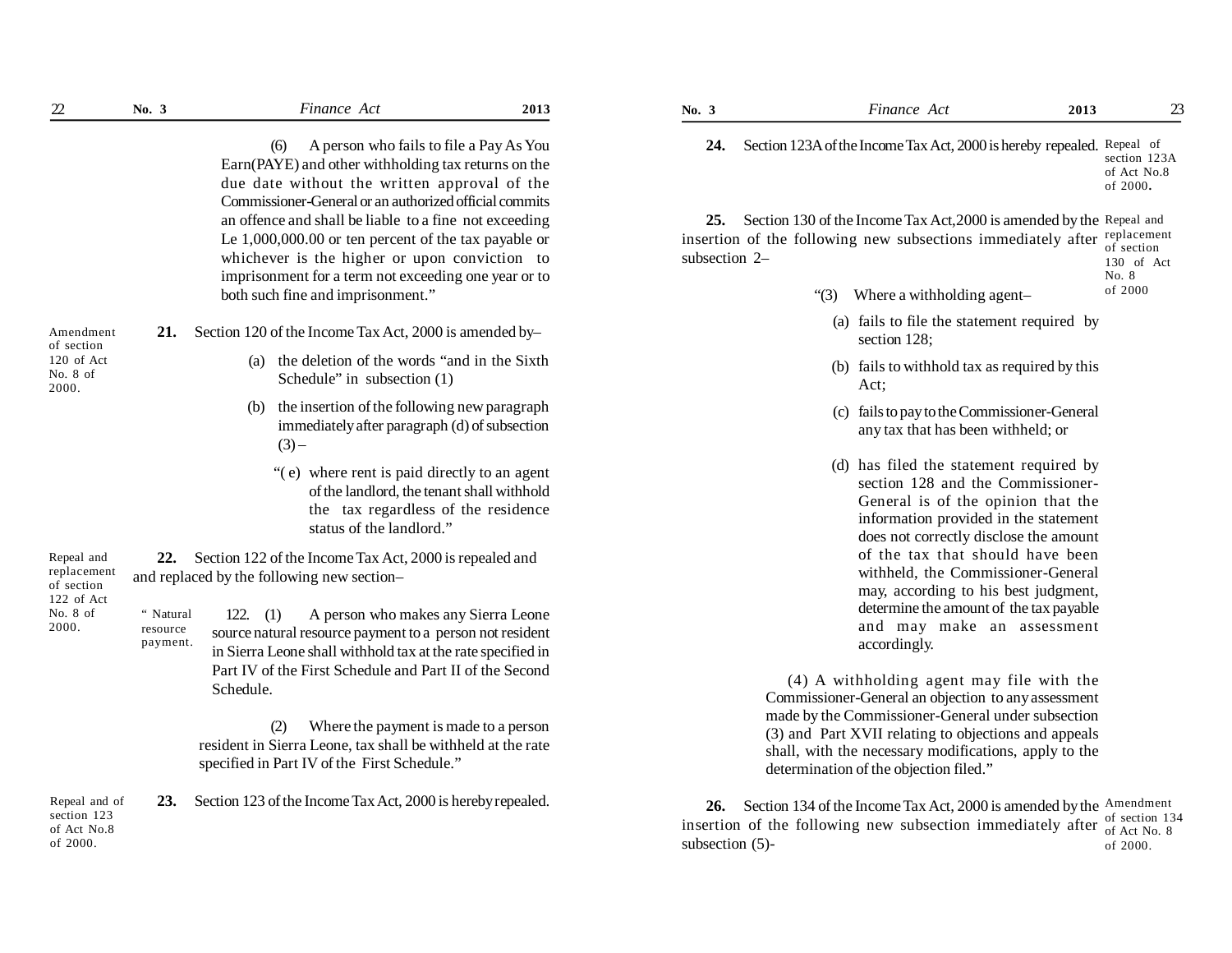| $24\,$                   | No. 3                                         | Finance Act                                                                                     | 2013                                     | No. 3              | Finance Act                                                                 | 25<br>2013                     |
|--------------------------|-----------------------------------------------|-------------------------------------------------------------------------------------------------|------------------------------------------|--------------------|-----------------------------------------------------------------------------|--------------------------------|
|                          |                                               | "(6) The Commissioner-General or any person<br>authorised by him may, in the performance of any |                                          |                    | (a) Le5,000,000;                                                            |                                |
|                          |                                               | duties require and receive from any person as he                                                |                                          |                    | ten percent of the tax payable;<br>(b)                                      |                                |
|                          |                                               | may think necessary, all information that is                                                    |                                          |                    | and                                                                         |                                |
|                          |                                               | pertinent to the establishment of a tax liability and                                           |                                          |                    |                                                                             |                                |
|                          |                                               | may conduct investigations for the purpose of                                                   |                                          |                    | (b) by inserting the following new subsection                               |                                |
|                          |                                               | gathering evidence of a possible criminal offence."                                             |                                          |                    | immediately after subsection (2)-                                           |                                |
|                          |                                               |                                                                                                 |                                          |                    | This section shall not apply to tax payers<br>"(3)                          |                                |
| Amendment                | 27.                                           | Section 135 of the Income Tax Act, 2000 is amended by-                                          |                                          |                    | who have opted for the small and micro                                      |                                |
| of section<br>135 of Act |                                               | (a) the insertion of the following new paragraph                                                |                                          |                    | enterprises regime as stipulated under section                              |                                |
| No. 8 2000.              |                                               | immediately after paragraph (b) of subsection                                                   |                                          |                    | $4.$ "                                                                      |                                |
|                          |                                               | (1)                                                                                             |                                          |                    | 29. Section 168 of the Income Tax Act, 2000 is amended by Amendment         |                                |
|                          |                                               |                                                                                                 |                                          |                    | insertion of the following new subsection immediately after                 | of section                     |
|                          |                                               | "(c) the collection of information for the<br>purposes of criminal prosecution."                |                                          | subsection $(2)$ - |                                                                             | 168 of Act<br>No. 8 2000.      |
|                          |                                               |                                                                                                 |                                          |                    | "(3) A ruling issued under subsection $(1)$ may-                            |                                |
|                          |                                               | the repeal and replacement of subsection (2)<br>(b)                                             |                                          |                    | in addition to income tax, deal with any other<br>(a)                       |                                |
|                          |                                               | by the following new subsection-                                                                |                                          |                    | type of tax or revenue collectible by the                                   |                                |
|                          | "(2) In respect of an authorized purpose, the | National Revenue Authority.                                                                     |                                          |                    |                                                                             |                                |
|                          |                                               | Commissioner-General may by notice in                                                           |                                          |                    | apply to multiple transactions, whether<br>(b)                              |                                |
|                          |                                               | writing require a person, whether a tax                                                         |                                          |                    | concluded in the same year or proposed to                                   |                                |
|                          | payer or not, to furnish information          |                                                                                                 | be concluded over a number of years; and |                    |                                                                             |                                |
|                          | required by the notice within one month       | take the form of an agreement with the<br>(c)                                                   |                                          |                    |                                                                             |                                |
|                          |                                               | or such other extended time not                                                                 |                                          |                    | taxpayer as to the appropriate pricing of the                               |                                |
|                          |                                               | exceeding three months as the                                                                   |                                          |                    | arrangement according to the arm's length                                   |                                |
|                          |                                               | Commissioner-General may determine."                                                            |                                          |                    | standard under section 95."                                                 |                                |
| Amendment<br>of section  |                                               | 28. Section 150 of the Income Tax Act, 2000 is amended by-                                      |                                          |                    | 30. Part I of the First Schedule to the Income Tax Act, 2000 is Amendment   |                                |
| 150 of Act               |                                               | the repeal and replacement of subsection (1)<br>(a)                                             |                                          |                    | amended by repealing "25% " and substituting "20%".                         | of Part I of<br>First Schedule |
| No. $8$ of<br>2000.      |                                               | by the following new subsection-                                                                |                                          |                    |                                                                             | to Act No. 8                   |
|                          |                                               |                                                                                                 |                                          |                    |                                                                             | of 2000.                       |
|                          |                                               | "(1) A taxpayer who, without reasonable                                                         |                                          |                    |                                                                             |                                |
|                          |                                               | excuse fails to file a return of income                                                         |                                          |                    | 31. Part IV of the First Schedule to the Income Tax Act, 2000 is Repeal and |                                |
|                          |                                               | within the time required shall be liable                                                        |                                          |                    | repealed and replaced by the following-                                     | replacement<br>of Part IV of   |
|                          |                                               | to a penalty of-                                                                                |                                          |                    |                                                                             | the First                      |
|                          |                                               |                                                                                                 |                                          |                    |                                                                             | Schedule to                    |

Act No. 8 of 2000.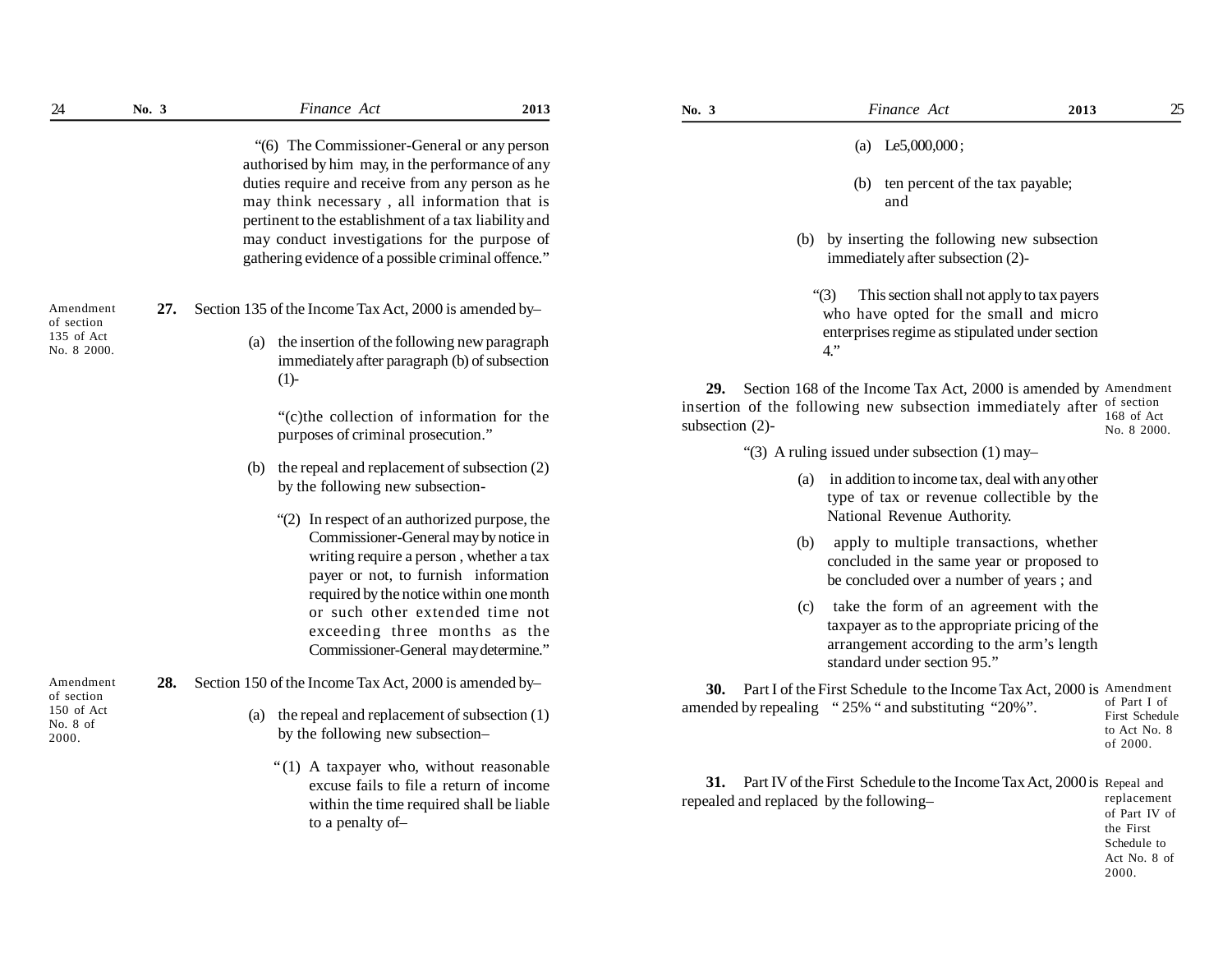| 26 | No. $3$                                                       | Finance Act | 2013 | No. $3$                           | Finance Act                                                                                                                         | 2013                 | 27 |
|----|---------------------------------------------------------------|-------------|------|-----------------------------------|-------------------------------------------------------------------------------------------------------------------------------------|----------------------|----|
|    | "Rates of tax to be withheld from payments made to residents" |             |      |                                   | "Rates of tax to be withheld from payments made to non-residents:                                                                   |                      |    |
|    | Type of payment                                               |             | Rate | Employment income (section 116)   |                                                                                                                                     | 25%                  |    |
|    | Payments to contractors (section 117)                         |             | 5%   |                                   | Payments to contractors (section 117)                                                                                               | 10%                  |    |
|    | Dividends (section 118)                                       |             | 10%  | Dividends (section 118)           |                                                                                                                                     | 10%                  |    |
|    | Interests (section 119)                                       |             | 15%  | Interest (section 119)            |                                                                                                                                     | 15%                  |    |
|    |                                                               |             |      | Rents and royalties (section 120) |                                                                                                                                     | 25%                  |    |
|    | Rents                                                         |             | 10%  |                                   | Pensions and annuities (section 121)                                                                                                | 25%                  |    |
|    | Rovalties (section 120)                                       |             | 25%  |                                   | $\mathbf{r}$ and $\mathbf{r}$ and $\mathbf{r}$ and $\mathbf{r}$ and $\mathbf{r}$ and $\mathbf{r}$ and $\mathbf{r}$ and $\mathbf{r}$ | $\sim$ $\sim$ $\sim$ |    |

byanies (section Pensions and annuities (section  $121(2)(a)$ ) 15% Natural resource payments (122) 25% Real property(section 123) 10% Winnings of Le 500,000 and above from any lottery 10%"

Repeal and **32.** Part V of the First Schedule to the Income Tax Act, 2000 is Sche dule repealed and replaced by the following– replacement of Part V of

the First Schedule.

## **"Small and micro tax payer regime**

|    | Turnover                | income tax payable in Leones    |
|----|-------------------------|---------------------------------|
| 1. | under 10,000,000        | Nil                             |
| 2. | 10,000,001-20.000,000   | 100,000 plus 2% of the amount   |
|    |                         | above 10,000,000                |
| 3. | 20,000,001-100,000,000  | 300,000 plus 4% of the amount   |
|    |                         | above 20,000,000                |
| 4. | 100,000,001-200,000,000 | 3,500,000 plus 5% of the amount |
|    |                         | above 100,000,000               |
| 5. | 200,000,000-350,000,000 | 8,500,000 plus 6% of the amount |
|    |                         | above 200,000,000"              |

**33.** Part II of the Second Schedule to the Income Tax Act, 2000 is amended by the repeal and replacement of Part II by the following– Repeal and replacement of Part II of the Second Schedule.

**No. 3** *Finance Act* **2013 No. 3** *Finance Act* **2013**

# **"Rates of tax to be withheld from payments made to non-residents:**

| Employment income (section 116)                              | 25%      |
|--------------------------------------------------------------|----------|
| Payments to contractors (section 117)                        | 10%      |
| Dividends (section 118)                                      | 10%      |
| Interest (section 119)                                       | 15%      |
| Rents and royalties (section 120)                            | 25%      |
| Pensions and annuities (section 121)                         | 25%      |
| Natural resource payments (section 122)                      | 25%      |
| Payments to or applications for the benefit of non-resident- |          |
| beneficiaries (section 123)                                  | $25\%$ " |
|                                                              |          |

**34.** The Sixth Schedule to the Income Tax Act, 2000 is hereby Repeal and repealed. replacement of part II of the Second

**35.** Paragraph 12 of the Ninth Schedule to the Income Tax, Act Repeal of 2000 is amended by repealing "Le  $10,000,000$  and substituting  $\frac{\text{Sixth Schedule}}{\text{A}}$ "Le50,000,000". to Act No.8 of 2000

**36.** The Ninth Schedule to the Income Tax Act, 2000 is Amendment amended– of Ninth Schedule to

Act No 8 of

(a) by the insertion of the following new 2000.paragraph immediately after paragraph (2)-

## **"3. Interest Proportion**

The proportion of interest cost deductible in ascertaining chargeable income under subsection (2) of section 35 shall be eighty percent;"

(b) by the repeal and replacement of paragraph 6 by the following new paragraph:–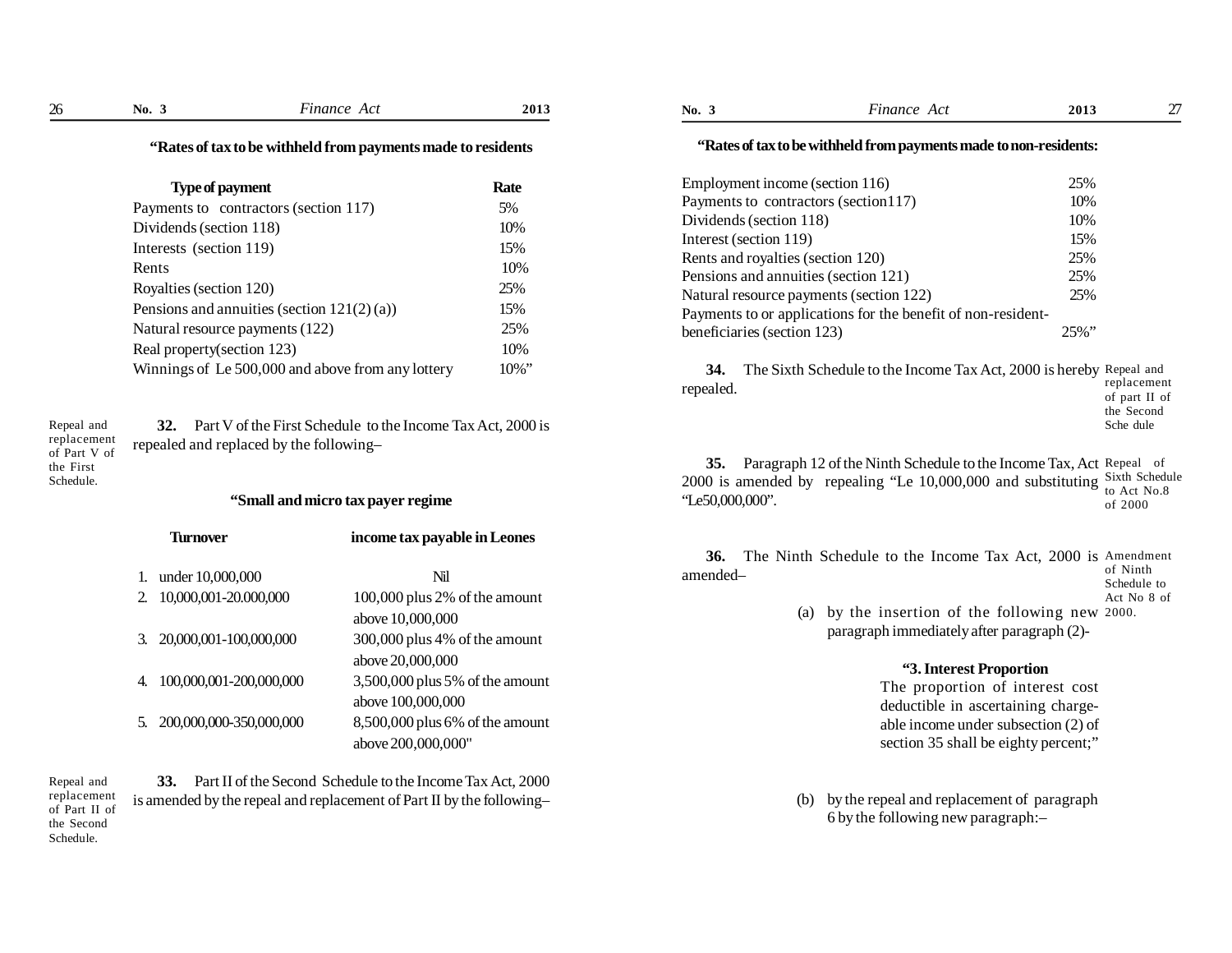|                                       | "6. Investment allowance                                                                                                                                                         |
|---------------------------------------|----------------------------------------------------------------------------------------------------------------------------------------------------------------------------------|
|                                       | "The amount of investment"                                                                                                                                                       |
|                                       | allowance to be deducted from                                                                                                                                                    |
|                                       | business income under section 40 is                                                                                                                                              |
|                                       | 5% of the cost of the relevant asset."                                                                                                                                           |
|                                       | Finance Acts 2006, 2007 and 2011                                                                                                                                                 |
| Amendment<br>of Act No.<br>7 of 2006. | 37. The Finance Act, 2006, is amended by the repeal and<br>replacement of subsection $(1)$ of section 3 thereof by the following:-                                               |
|                                       | Subject to section 110 of the Constitution of Sierra<br>3 <sub>(1)</sub><br>Leone, 1991 the responsibility for duty waiver<br>administration is hereby conferred on the Minister |

Provided that the Minister shall not grant duty waiver in excess of 3% of GDP.

**38.** Subsection (2) of section 6 of the Finance Act, 2007 is amended by repealing " Le 500,000" and substituting "Le 750,000." Amendment of section 6 of Act No. of 2007.

responsibility for finance:

**39.** The Finance Act, 2011 is amended as follows– Amendment of Act No.12 of 2011.

(a) by the repeal and replacement of section 11 by the following new section–

11 (1) Subject to subsection (2)new and existing businesses importing plants, machinery or or equipment excluding vehicles shall be entitled to duty free import for a period of three years from the date of first registration. Importation of plants machinery or equipment.

(2) Subsection(1) shall apply–

- (a) in the case of a new business if it invests at least US\$10,000,000.00; and
- (b) in the case of an existing business if it invests at least UD\$5,000,000.00 in expanding the business.
- (b) by inserting immediately after subsection (1) the following new definition–

" $(2)$  for the purposes of subsection  $(1)$ , raw materials means–

- (i) basic materials which are needed for the manufacture of goods, but which are still in a raw, natural, unrefined or unmanufactured state; and
- (ii) for a manufacturer, any material or goods which are required for his manufacturing process, whether they has actually been previously manufactured or are processed or are still in a raw or natural state."
- (c) by inserting "new" after the word "any" in sections 24 and 25;
- (d) by repealing section 26.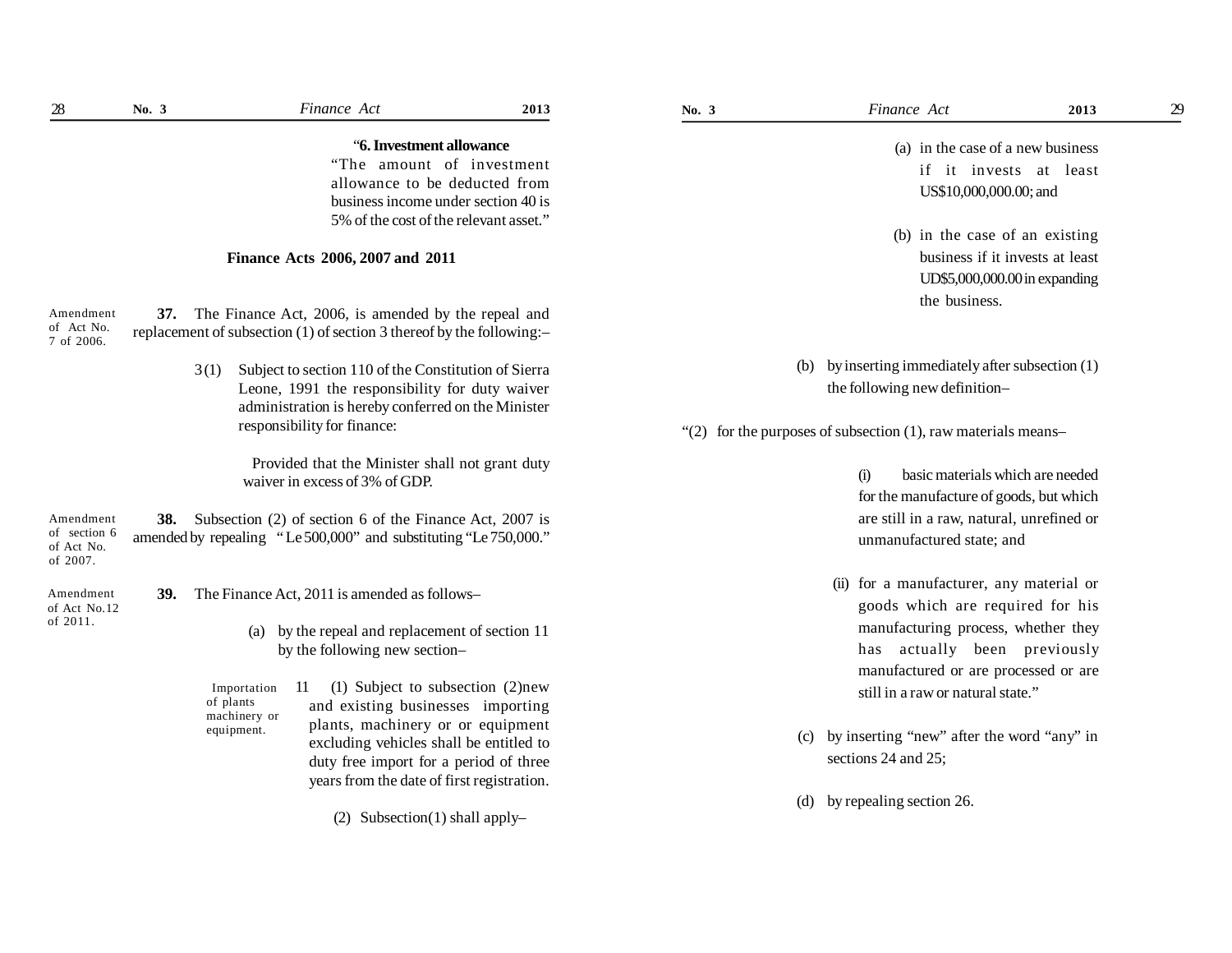Amendment of section 15 of Act No. 6 of 2009.

**40.** Subsection (2) of section 15 of the Goods and Services Tax Act, 2009 is amended by repealing "Le 200,000,000.00" and substituting "Le350,000,000.00".

**41.** Section 31 of the Goods and Services Tax Act, 2009 is amended by the insertion of the following new subsection immediately after subsection (3)– Amendment of section 31 of Act No. 6 of 2009.

> "(4) Every registered GST trader shall in the ordinary course of business, maintain an electronic cash register as may be determined by the Commissioner-General for the purpose of recording all transactions."

**42.** Subsection (1) of section 62 of the Goods and Services Tax Act, 2009 is amended by deleting the words " or to imprisonment for a term not exceeding one year, or to both the fine and imprisonment." Amendment of section 62 of Act No. 6 of 2009.

Amendment of First Schedule of Act No.6 of 2009.

**43.** Paragraph (1) of the First Schedule to the Goods and Services Tax Act, 2009 is amended by repealing "excluding" and substituting "including".

**44.** The Second Schedule to the Goods and Services Tax Act, 2009 is amended by the repeal of paragraph 14. Amendment of Second Schedule of Act No 6 of 2009.

**45.** (1) Goods and services tax shall be imposed on the  $\frac{Imposition}{G(1)}$  of following in accordance with the Goods and Services Tax Act 2009- services tax. Goods and

- (a) for mining companies, all non-production related items;
- (b) for construction companies all nonconstruction related items; and
- (c) for agricultural companies all non-agricultural related items.

(2) The classification of items that are non-production related, non-construction related and non agricultural related shall be determined by the Commissioner -General.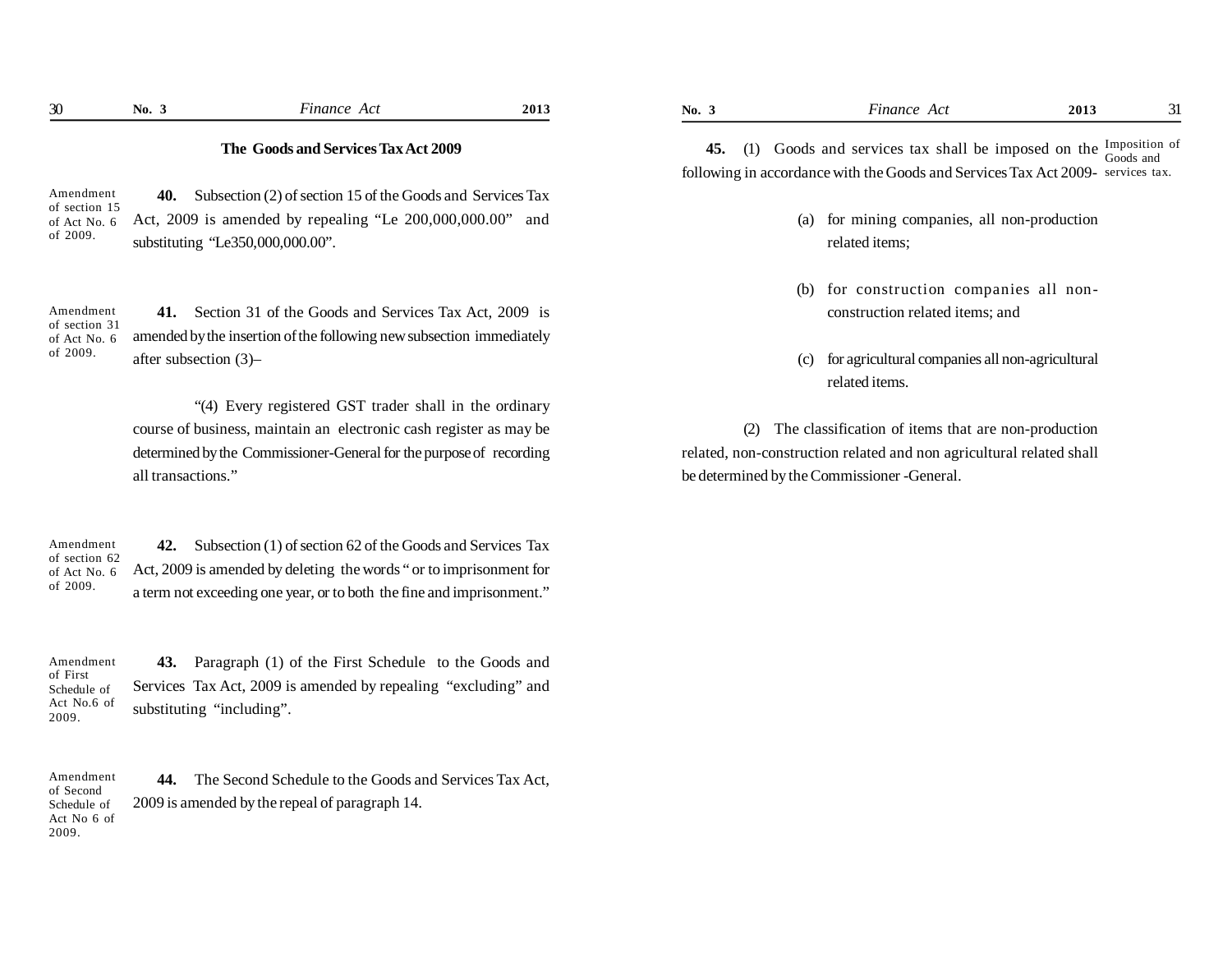|                                              | The Excise Duty Act, 1982                                                                                                                                                                  |                                                                            | The National Revenue Authority Act 2002                                                                                                                                                                                                     |                              |
|----------------------------------------------|--------------------------------------------------------------------------------------------------------------------------------------------------------------------------------------------|----------------------------------------------------------------------------|---------------------------------------------------------------------------------------------------------------------------------------------------------------------------------------------------------------------------------------------|------------------------------|
|                                              | The First Schedule to the Excise Duty Act, 1982 is amended -                                                                                                                               |                                                                            | 46. Section 27 of National Revenue Authority Act 2002 is Repeal and                                                                                                                                                                         |                              |
| (a)                                          | in tariff items 22.02, 24.02, 33.06, 39.07 as follows-                                                                                                                                     |                                                                            | repealed and replaced by the following new section-                                                                                                                                                                                         | replacement<br>of section 27 |
| <b>Tariff</b><br><b>Item</b><br>No.<br>22.02 | <b>Description</b><br>A. Aerated waters<br>Lemonade flavored<br>spa waters and flavor<br>d aerated waters and<br>other non-alcoholic<br>beverages, including fruit<br>and vegetable juices | <b>Rate of Duty</b><br>10% on sales/Cost<br>Insurance and<br>Freight (CIF) | "27(1) Subject to subsection (3) all revenues<br>collected by or due and payable to the<br>Authority under this Act shall be paid into<br>the Consolidated Revenue Fund within<br>twenty four hours;                                        | of Act No.11<br>of 2002.     |
|                                              | falling within Heading<br>No. 20.071<br>B. Soft drinks and bottled<br>or canned                                                                                                            |                                                                            | The Authority may delegate the responsibility<br>(2)<br>of collecting revenues to Commercial Banks<br>duly registered under the Banking Act of<br>Sierra Leone."                                                                            |                              |
| 24.02                                        | All tobacco products                                                                                                                                                                       | 20% on Cost<br>Insurance<br>and Freight (CIF)                              | <b>General</b>                                                                                                                                                                                                                              |                              |
| 33.06                                        | <b>Cosmetics and Cosmetic</b><br>aids: beauty or make-<br>up preparations and pre-<br>parations for care of<br>the skin, excluding soap,<br>toothpaste, toilet tissue<br>and disinfectant  | 10% on Cost<br>Insurance and<br>Freight (CIF)                              | A petroleum refinery investing a minimum of \$20,000,000 Refinery.<br>47.<br>and employing at least fifty Sierra Leonean citizens shall be eligible<br>for the following relief-<br>a corporate tax relief not exceeding five years;<br>(a) |                              |
| 39.07                                        | Polythene and Plastic<br>Materials                                                                                                                                                         | 5% on Cost<br>Insurance<br>and Freight (CIF)                               | and                                                                                                                                                                                                                                         |                              |
| (b)                                          | By the addition immediately after item 96.02 by the following new item-                                                                                                                    |                                                                            | equipment and machinery for establishing<br>(b)<br>the refinery shall be imported free of duty for                                                                                                                                          |                              |
| 97.01                                        | Products and equipment<br>designed for gambling                                                                                                                                            | 20% on Cost<br>Insurance and<br>Freight (CIF)                              | a period of five years.                                                                                                                                                                                                                     |                              |

**No. 3** *Finance Act* **2013 No. 3** *Finance Act* **2013**

32 **No. 3** Finance Act **2013 No. 3** Finance Act 2013 **5** 2013 **12013 12013 133**